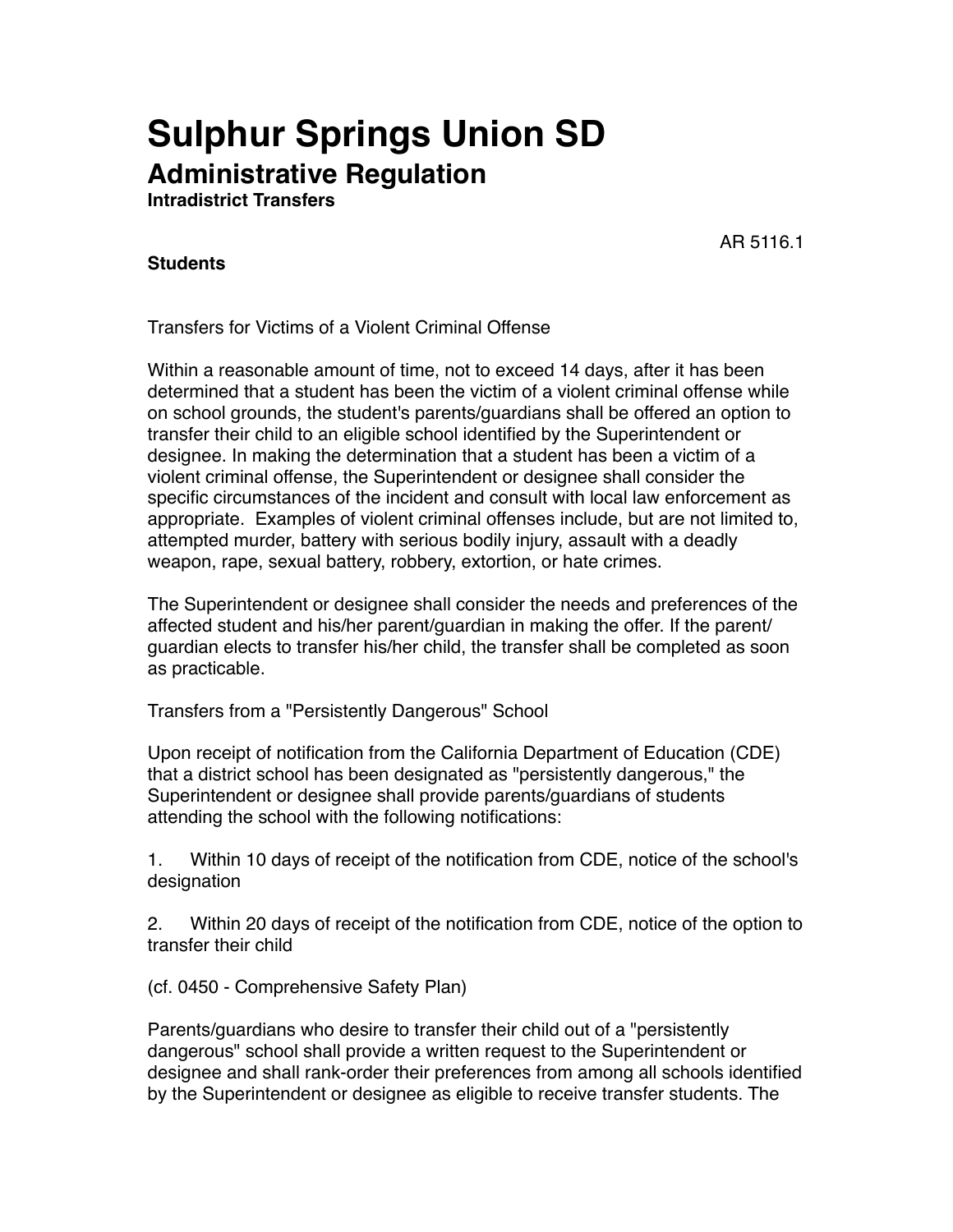Superintendent or designee may establish a reasonable timeline, not to exceed seven school days, for the submission of parent/guardian requests.

The Superintendent or designee shall consider the needs and preferences of students and parents/guardians before making an assignment, but is not obligated to accept the parent/guardian's preference if the assignment is not feasible due to space constraints or other considerations. For students whose parents/guardians accept the offer, the transfer shall generally be made within 30 school days of receiving the notice of the school's designation from the CDE. If parents/guardians decline the assigned school, the student may remain in his/her current school.

The transfer shall remain in effect as long as the student's school of origin is identified as "persistently dangerous." The Superintendent or designee may choose to make the transfer permanent based on the educational needs of the student, parent/guardian preferences, and other factors affecting the student's ability to succeed if returned to the school of origin.

The Superintendent or designee shall cooperate with neighboring districts to develop an interdistrict transfer program in the event that space is not available in a district school.

(cf. 5117 - Interdistrict Agreements)

Other Intradistrict Transfers

Except for transfers for victims of a violent crime and from a "persistently dangerous" school, the following procedure shall apply to intradistrict transfers:

1. The Superintendent or designee shall identify those schools which may have space available for additional students. A list of these schools and open enrollment applications shall be available at all school offices.

2. Students of parents/guardians who submit applications to the district by the last district work day prior to May 15 shall be eligible for admission to their school of choice the following school year under the district's transfer policy.

3. Enrollment in a school of choice shall be determined by school, grade, and program availability.

4. The Superintendent or designee shall provide written notification to applicants as to whether their applications have been approved, denied. If the application is denied, the reasons for denial shall be stated.

5. Approved applicants must confirm their enrollment within 10 school days.

Once enrolled, a student shall not be required to reapply for readmission.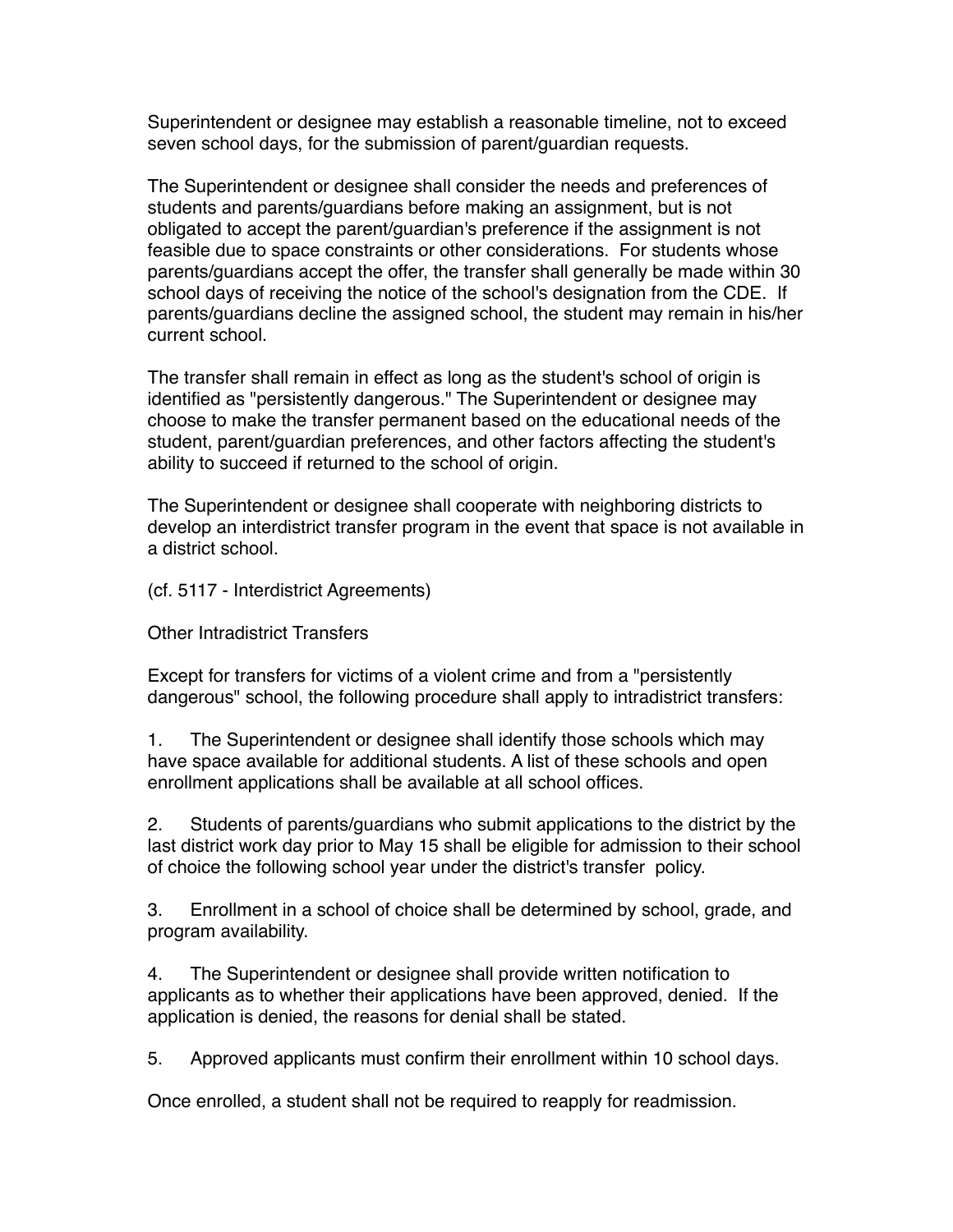However, the student may be subject to displacement due to excessive enrollment.

Any complaints regarding the selection process shall be submitted to the Superintendent or designee.

#### Revocation and Appeal

Students approved for intradistrict placement shall abide by all school rules and procedures and may be transferred back to their home school of residence at any time during the year for any of the following reasons:

- 1. Unsatisfactory attendance
- 2. Continual tardiness
- 3. Failure of the parent to make adequate transportation arrangements
- 4. Unsatisfactory behavior or citizenship
- 5. Failure to notify school of change of address
- 6. Fraudulent registration

## Appeal Process

All appeals by parents/guardians relative to the selections or revocation decisions shall be addressed to the Director of Pupil Services. The appeal shall be in writing and shall be acted upon within 15 working days of its receipt at the district office. The Director of Pupil Services will make a decision. If the Director's decision is appealed, the Superintendent will make a recommendation, which will be presented to the Board of Trustees. The Trustees' decision is final.

## **Notifications**

Notifications shall be sent to parents/guardians at the beginning of each school year describing all current statutory attendance options and local attendance options available in the district. Such notification shall include: (Education Code 35160.5, 48980)

- 1. All options for meeting residency requirements for school attendance
- (cf. 5111.1 District Residency)
- (cf. 5111.12 Residency Based on Parent/Guardian Employment)
- (cf. 5111.13 Residency for Homeless Children)
- (cf. 5118 Open Enrollment Act Transfers)